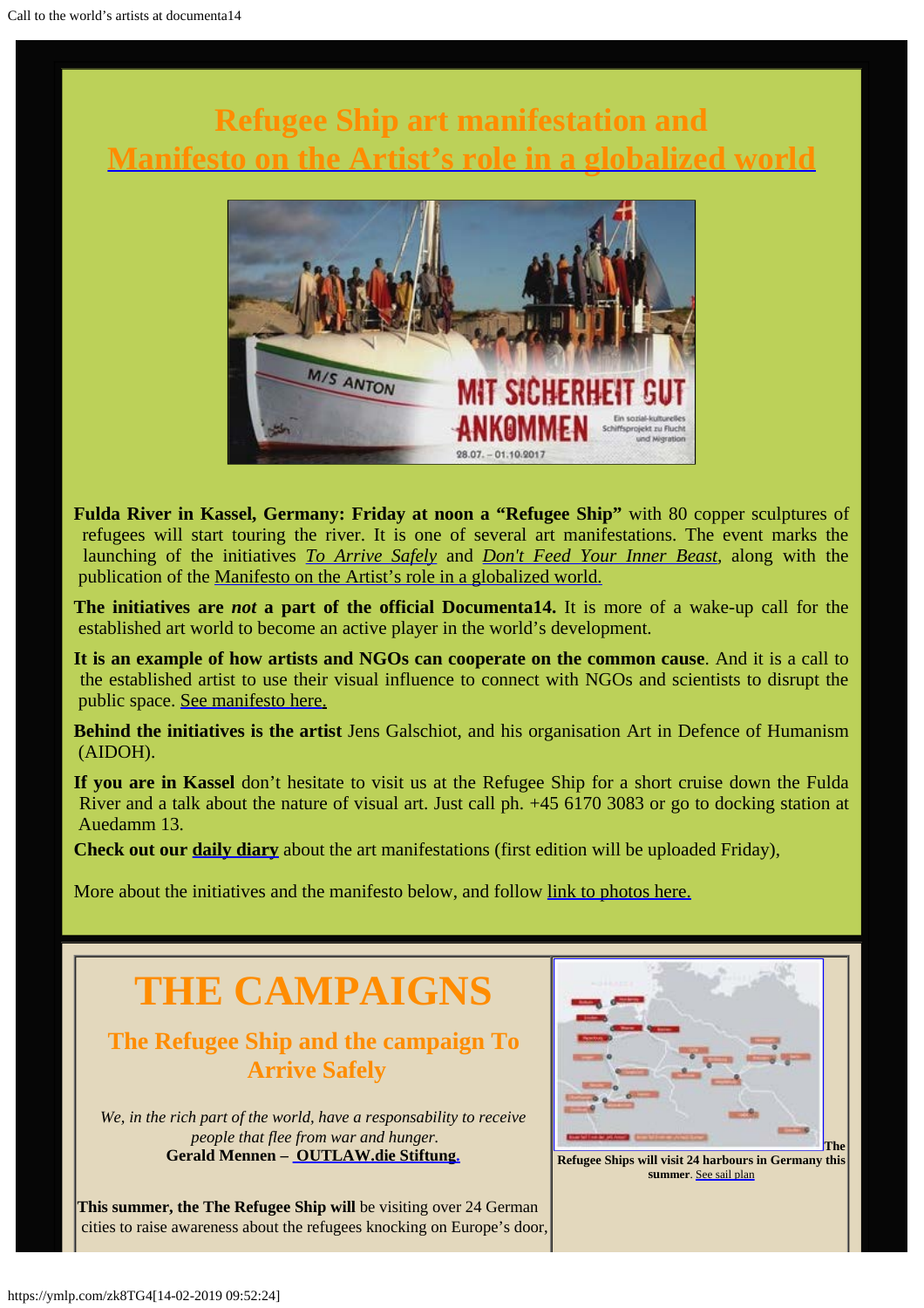their plight, and our responsibility to help them.

**With the sculpture installation** and its 80 copper refugee sculptures the Mediterranean's desperate refugees suddenly appear up close, to remind us of our human responsibility towards our fellow man.

**According to the United Nations** climate changes, that are primarily created by the western world, will in the next 40 years create over 200 million new refugees fleeing the ecological disasters happening in their homelands.

**The sculptures and project** are created by artist Jens Galschiøt (DK). The German organization OUTLAW.die Stiftung organizes the tour in Germany. In the different harbors there will be various cultural events like music and theatre, which will relate to the cause of Refugee awareness and their current situation.

**[See the travel plan](http://www.outlaw-diestiftung.de/aktivitaeten/veranstaltungen/mit-sicherheit-gut-ankommen/die-route/#c145)** with harbors from the 28th of July (Bremen) to the 3rd of October (Berlin).

## **'[Don't Feed your inner beast](http://www.galschiot.com/documenta14/)'**

*Artists must work outside the exhibition halls and take shared responsiblity for the world's development.* **Jens Galschiøt – Artist**

**The street art initiative** kicks off with the opening of documenta14. Thousands of original My Inner Beast copper masks will be dealt out to all of Europe to remind us of our responsibility to rein in our inner demons and treat our fellow man properly. The masks will be hung up in museums, newsrooms, and in the public space.

**Together with the** [manifesto A CALL TO THE WORLD'S ARTISTS!](http://www.galschiot.com/wp-content/uploads/2017/06/documenta_manifesto_GB_Final.pdf)  [The manifesto on the artists' role in a globalized world](http://www.galschiot.com/wp-content/uploads/2017/06/documenta_manifesto_GB_Final.pdf). The initiative is a call to artists to share responsibility for the world's betterment.

**All journalists who participate in the press conference** will receive a unique My Inner Beast-mask in copper to hang in their newsrooms, as the media is in their way complicit in feeding our inner beasts.

### **MANIFESTO**

### **A Call to the World's Artists**

### **A manifesto on the artist's role in a globalized world**

#### **Art's voice is more necessary now than ever**

The world is in disarray. The changing climate sets a course towards catastrophe for the future of our children. Social inequality is growing. Populists and notorious liars are closing in on democracy and racism creeps forward from all corners.

Critical artistic utterances ring empty in museum's halls while in praxis







**Thousands of Inner Beasts will be handed out and put in public spaces. They will remind us to be aware of our 'Inner beasts' and treat fellow humans right.**



**'Drowning' Refugees (Sculptures)**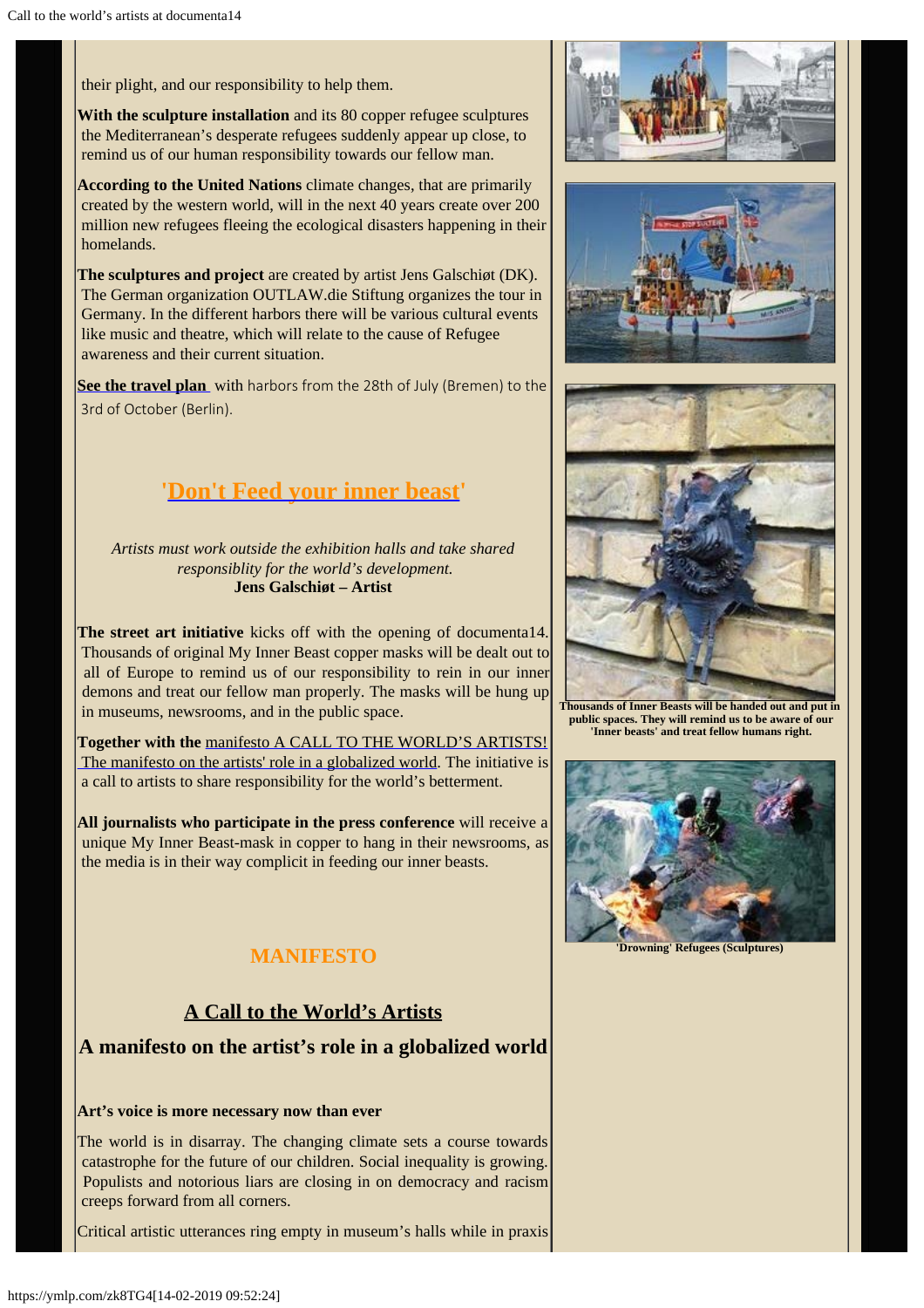visual art's voice is largely absent. Meanwhile NGOs, climate scientists, and humanists try desperately to communicate about complex issues like immigration, globalization, climate crisis, and populism.

Art can through its visual influence mediate life's biggest questions. It can reinterpret the way we look at our world and create a new understanding. Therefore, the established artist must take responsibility to maintain our hold on civilization's humanity.

- **Visual art must become an active player in our world's development**, and use its visual power to give voice to protests, manifestations, and to disrupt the public space.
- **Visual art must help scientists** communicate and visualize results and data – thereby countering climate scepticism, populism, and 'alternative facts'.
- **Artists must connect** with NGOs fighting for a better world.
- **The established art world should show**, that its relevance extends beyond the art institutions. That art is more than a lucrative vehicle, polished floors, exclusive, artsy language, and elitist projects.
- **Visual art must be the little boy** in *The Emperor's New Clothes* who reveals that the Emperor is completely naked. Right now artists are more likely to act like the King's admiring followers.

**Art in Defence of Humanism (AIDOH.DK), June 9th, 2017** 

\*\*\*\*\*\*\*\*\*\*\*\*\*\*\*\*



### **This mail has been sent from Art In Defence Of Humansm (AIDOH)**

#### **Contact to the AIDOH:**

**Galleri Galschiøt** Banevænget 22 5270 Odense N

Ph. DK: (+45) 6618 4058